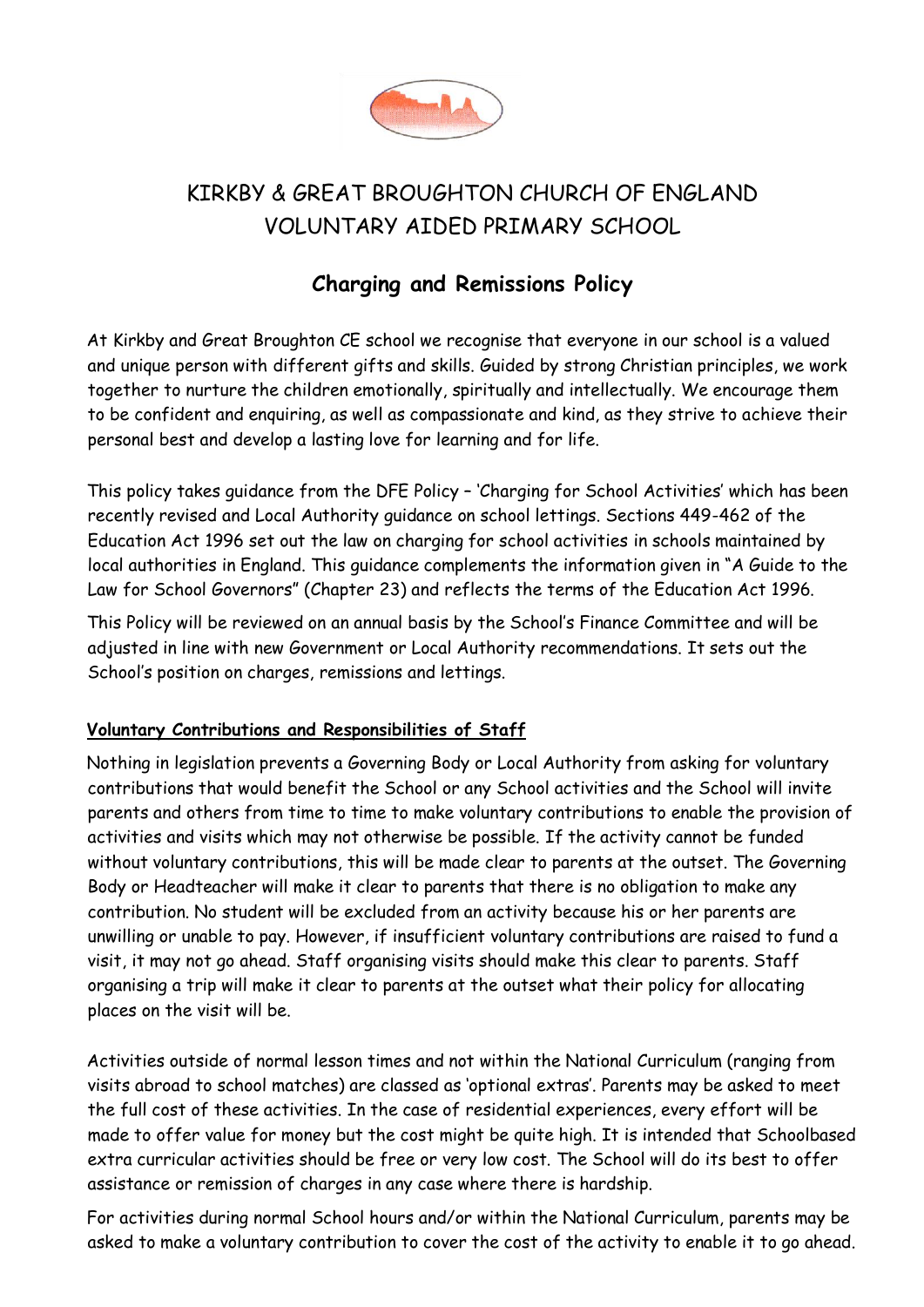Each year, such visits are likely to include visits to local educational establishments, sports events and other topic related trips.

When making requests for voluntary contributions to School funds, parents will not be made to feel pressurised into paying as it is not compulsory.

Parents may be asked to meet the costs of private music tuition in full, where tuition is given either to an individual student or to students in small groups. General fundraising and sponsorship may be used to permit additional activities.

### **Charging Structure**

For residential courses during the time of normal School hours, parents can be asked to meet the full cost of board and lodging, and to make a voluntary contribution towards any travel expenses. The School will meet the costs for students whose parents receive the income support benefits, where it is still possible for the visit to go ahead. The School will do its best to offer assistance and remissions in any case where there is hardship.

Parents may be charged for some or all of the cost of damage to School property where this has been intentional.

### **Activities and Visits**

Parents should be informed of the decision to ask for contributions at the planning stage of activities. Planned activities may be cancelled if financial support is not forthcoming. Parents may be asked to make a voluntary contribution towards activities taking place during School time, or towards activities which are a necessary part of the National Curriculum, or towards activities that form part of the School's basic curriculum for Religious Education. Parents will be asked to meet the full cost of optional extra activities that occur outside of normal School hours, where these activities are not a necessary part of the National Curriculum. Parents will be asked to meet the full cost of board and lodging, and to make a voluntary contribution towards travel expenses for residential visits which fall, in the main, during normal School sessions. Students whose parents are receiving the following benefits should not be prevented from taking part in any School activity or trip that is open to other students:

- Income Support (IS);
- Income Based Jobseekers' Allowance (IBJSA);
- support under part VI of the Immigration and Asylum Act 1999;
- Child Tax Credit, provided that Working Tax Credit is not also received and the family's income (as assessed by Her Majesty's Revenue and Customs) does not exceed the limit set by HMR&C
- the guarantee element of State Pension Credit
- any similar income related employment and support allowances introduced by the Government.

Any charge made in respect of individual students will not exceed the actual cost of providing the optional extra activity, divided equally by the number of students participating. It will not include an element of subsidy for any other students wishing to participate in the activity whose parents are unwilling or unable to pay the full charge. In calculating the cost of optional extras an amount may be included in relation to: